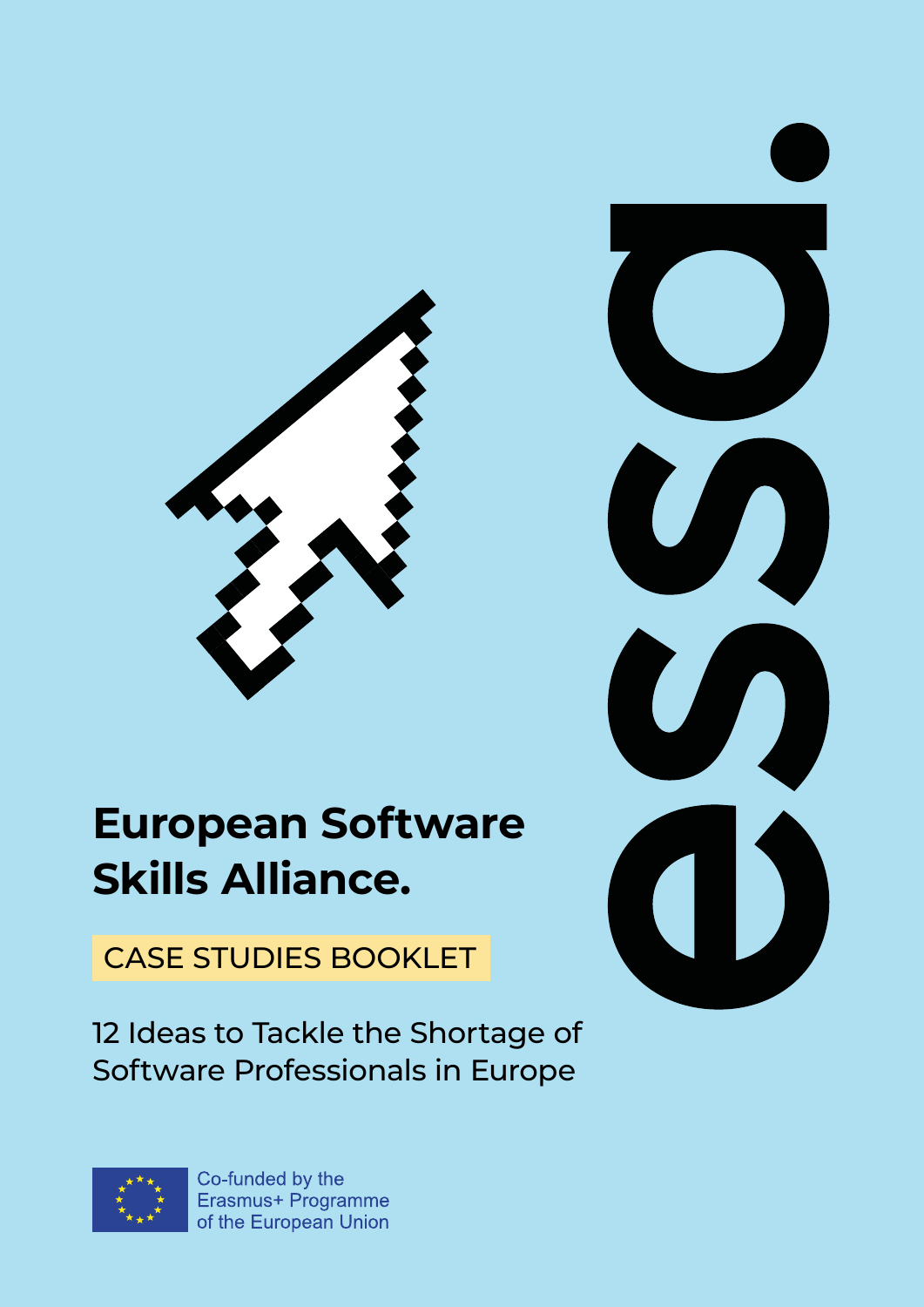**Copyright © 2021 by the European Software Skills Alliance. All rights reserved.**

**Title: Case Studies: 12 ideas to tackle the shortage of software professionals in Europe** [www.softwareskills.eu](https://www.softwareskills.eu/)

Editor & Design: Marie Montaldo



Co-funded by the Erasmus+ Programme of the European Union



The European Commission's support for the production of this publication does not constitute an endorsement of the contents, which reflect the views only of the authors, and the Commission cannot be held responsible for any use which may be made of the information contained therein.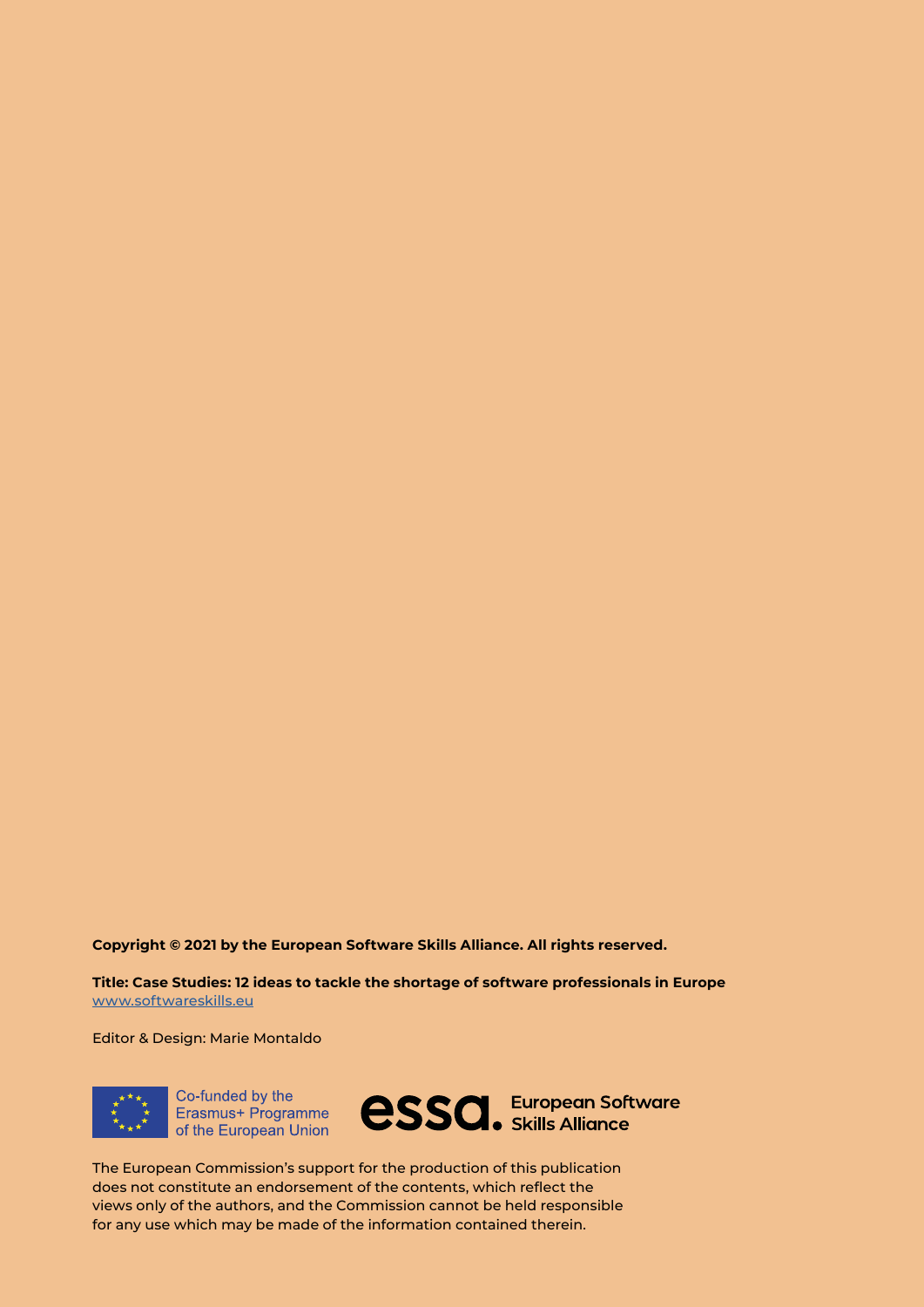## **<p> Table of Contents**

| Foreword                                                                  | 5  |
|---------------------------------------------------------------------------|----|
| Learning game development at a distance with open-source tools            | 6  |
| An open education model for underserved students to be career-ready       | 7  |
| Digital certificates for the recognition of non-formal education          | 8  |
| Cultivating employees' skills and attracting young ICT talents            | 9  |
| Training young NEETs for the most in-demand ICT job profiles              | 10 |
| A gamified, real-world approach to learning programming                   | 11 |
| Revamping traditional ICT education with an agile SCRUM-based methodology | 12 |
| Glocalising high-quality, scalable training activities in tech            | 13 |
| Efficient corporate training with serious games                           | 14 |
| Training companies' staff in software skills                              | 15 |
| Profession-relevant soft skills training for ICT professionals            | 16 |
| Bringing knowledge of market players into education                       | 17 |
| Achieving high quality, hands-on professional training for IT students    | 19 |
| $<$ /p>                                                                   |    |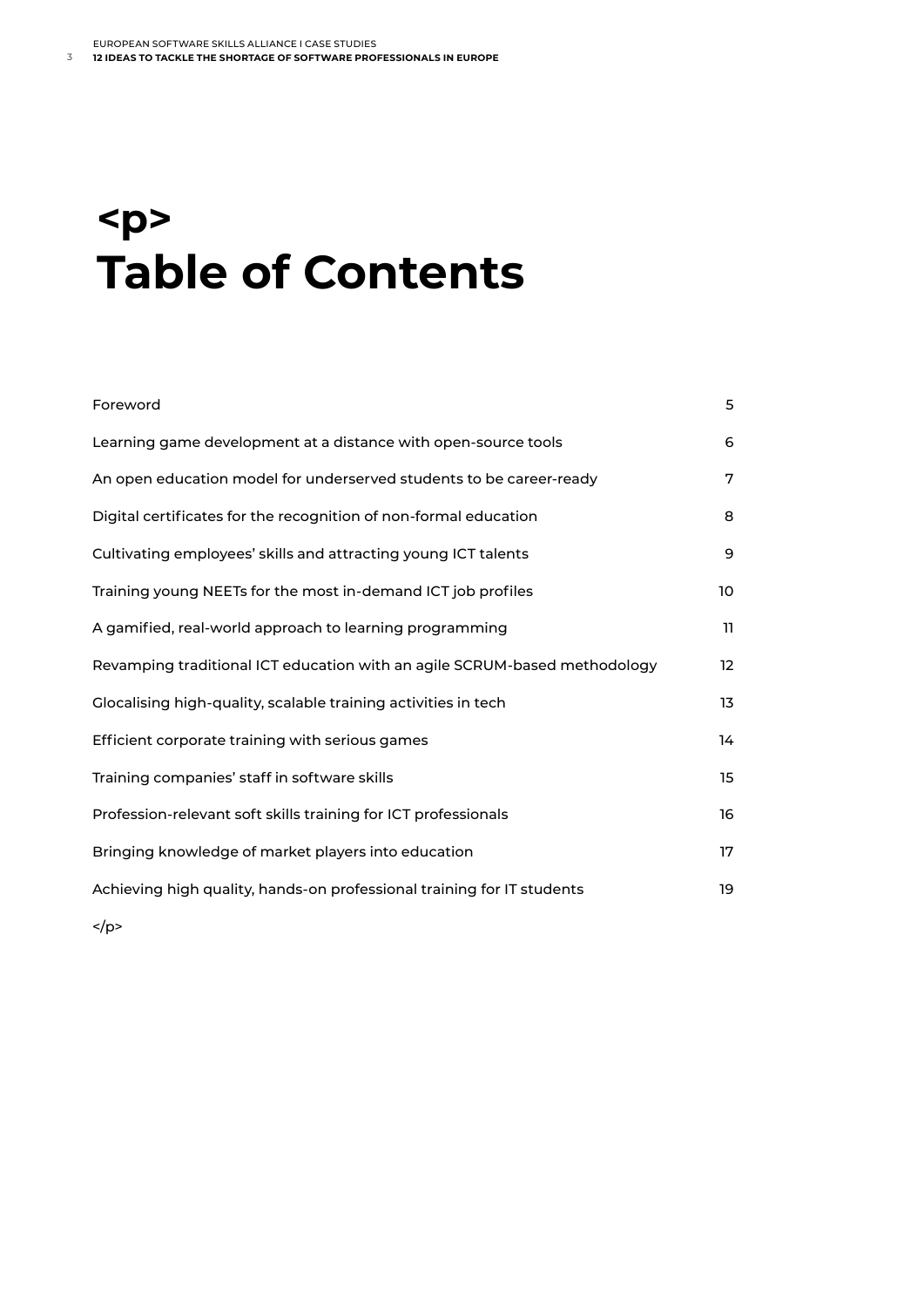

#### **About the European Software Skills Alliance**

ESSA is a four-year transnational project funded under the Erasmus+ programme. It ensures the skills needs of the rapidly evolving software sector can be met — today and tomorrow.

It provides current and future software professionals, learning providers and organisations with software needs with the educational and training instruments they need to meet the demand for software skills in Europe.

ESSA will develop a European Software Skills Strategy and Vocational Education and Training programmes for Europe. It will address skills mismatches and shortages by analysing the sector in depth and delivering future-proof curricula and mobility solutions, tailored to the European software sector's reality and needs.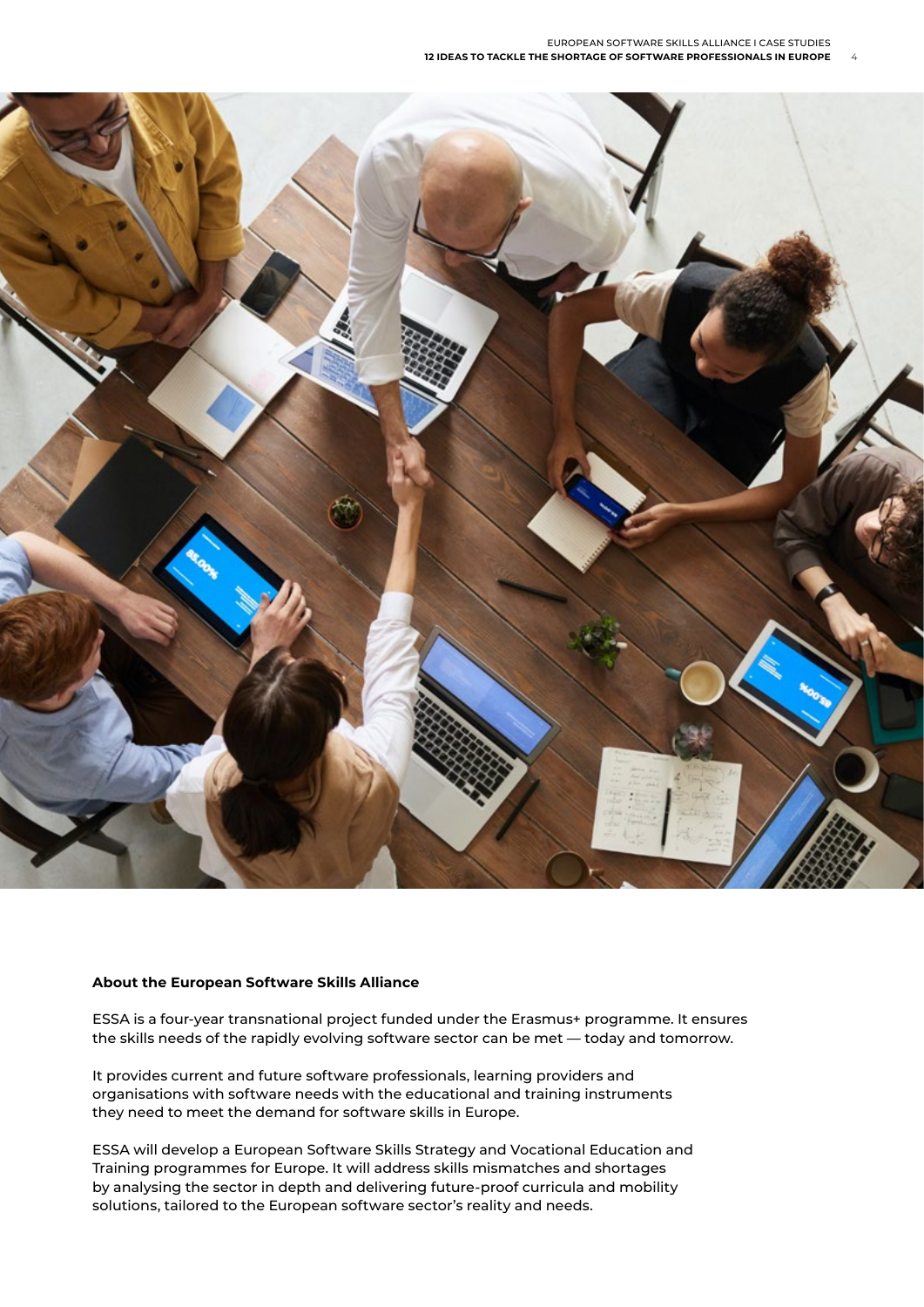### <span id="page-4-0"></span>**Foreword**

Designing a strategy is both an exciting and challenging exercise. If it lacks practical relevance, it will bring no added value. Only if you bring practical and appropriate examples, your strategy can take a meaningful form.

ESSA's Software Skills Strategy for Europe is based on extensive research, where we looked at the market demand and supply in software skills. We asked ourselves a few questions like what are the wishes and expectations from the labour market? What does supply consist of? But above all: how can the supply better meet the market's expectations?

We also explored what is happening from the side of education and training — a field that develops pretty quickly with the aid of ICTs, bringing new learning modes and opportunities. Today, learning and working at a distance are part of our daily practice. But, not only technologies have the power to expand opportunities. They can also be brought forward by initiatives, visions of people and organisations. Our strategy has been inspired and fueled by some of them.

The booklet presents curated real-world good practice examples that help translate our strategy into concrete actions, and in turn, into the design of education and training programmes that will contribute to skill, upskill, or reskill individuals into high demand professional software roles.

The European Software Skills Alliance (ESSA) is a partnership between twenty-six organisations from universities to large ICT companies, to EU-wide business associations. The partners have provided one or more cases, based on their own experience, to illustrate our strategy.

We hope that these case studies can serve as further inspiration, not only for employers, educational institutions, and trainers but also for administrations, governments, and policymakers.

Thanks to all contributors.

## essa.

**Wanda Saabeel**, Irish Computer Society **Nina Kocbek**, Chamber of Commerce and Industry of Slovenia ESSA WP2 Leaders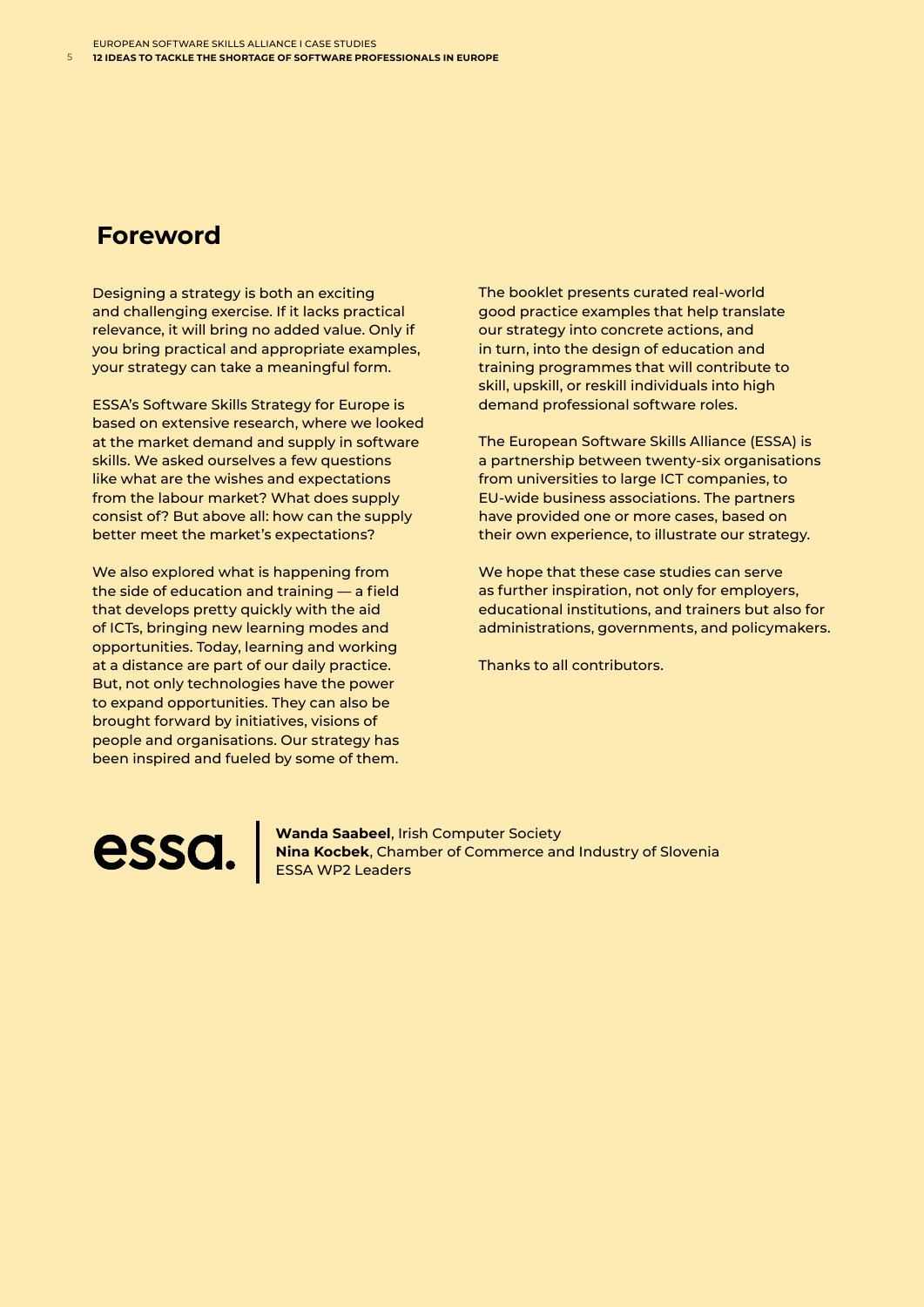<span id="page-5-0"></span>

### **Learning game development at a distance with open-source tools**

#### **By: Hellenic Open University**

**Industry:** Higher Education **Location:** Patras, Greece **Size:** +250 employees

#### **Challenges:**

>> "Ghost" teachers in distance learning courses >> Limited flexibility of the higher education provision >> Game software design highlevel requirements

#### **Solution:**

The "**[Game Development Short Course](https://sites.google.com/view/eap-sps-gamedev)**" is a Greek high-level training course for programmers in the field of game design. The programme uses **open-source tools of the Python language family** (Python, PyGame, Blender, Panda3D, Unity, etc.) and is delivered fully online by the Hellenic Open University.

Over 32 weeks (550 hours), students are expected to deliver four mandatory **individual assignments** and one **group projectbased assignment**. Learning is supported by **open-source educational material** and regular team-tutors online sessions.

All students are autonomous in their learning but are expected to follow a schedule detailed in a study guide. There are **weekly workload thresholds** to ensure learners are not overloaded and the drop-out rate is minimised. **The programme offers flexibility to learners but also mentoring and support when needed**. Online group consultation meetings take place regularly to solve issues faced by the learners, answer questions, and offer them a chance to present their progress and results.

The programme is designed so that students may learn to work both individually and in teams (in an asynchronous manner), **to develop both their hard (programming) skills and soft skills.** In total, there are 358 hours of individual distance learning, 176 hours of collaborative work, and 16 hours of group meetings.

#### **Results:**

In most cases, this short programme attracts **adult learners** who would like to upskill or reskill themselves into high-demand game software development role profiles.

The open, distance learning model proves to be effective to support large groups of learners. In this course, the Hellenic Open University supports up to **400 learners each year, divided into twenty groups** with a **1:16 teacher-student ratio** to ensure a qualitative experience for all.

Upon successful completion of the programme, learners receive **20 ECTS credits (EQF level 5) and an undergraduate certificate** issued by the University.

#### **Key benefits:**

• Teaches both hard (programming) skills and soft (management) skills  $\cdot$  Covers the entire game software development lifecycle, from inception to coding, to marketing the final product • Can be taught fully online to large groups of learners with limited resources • A working, open, distance learning model is easily transferable to other types of course • Python can also be used for teaching key competences for Data Analysts, FinTech experts, and a plethora of other high-demand software role profiles

#### **Key resources:**

• Intensive project-based, distance learning courses require careful design and structured support from (experienced) trainers • Educational content must effectively integrate a didactical approach and anticipate learners' expectations • A 1:30 teacher-student ratio to allow for a qualitative experience for all • Curation of specialised educational content, ideally in local languages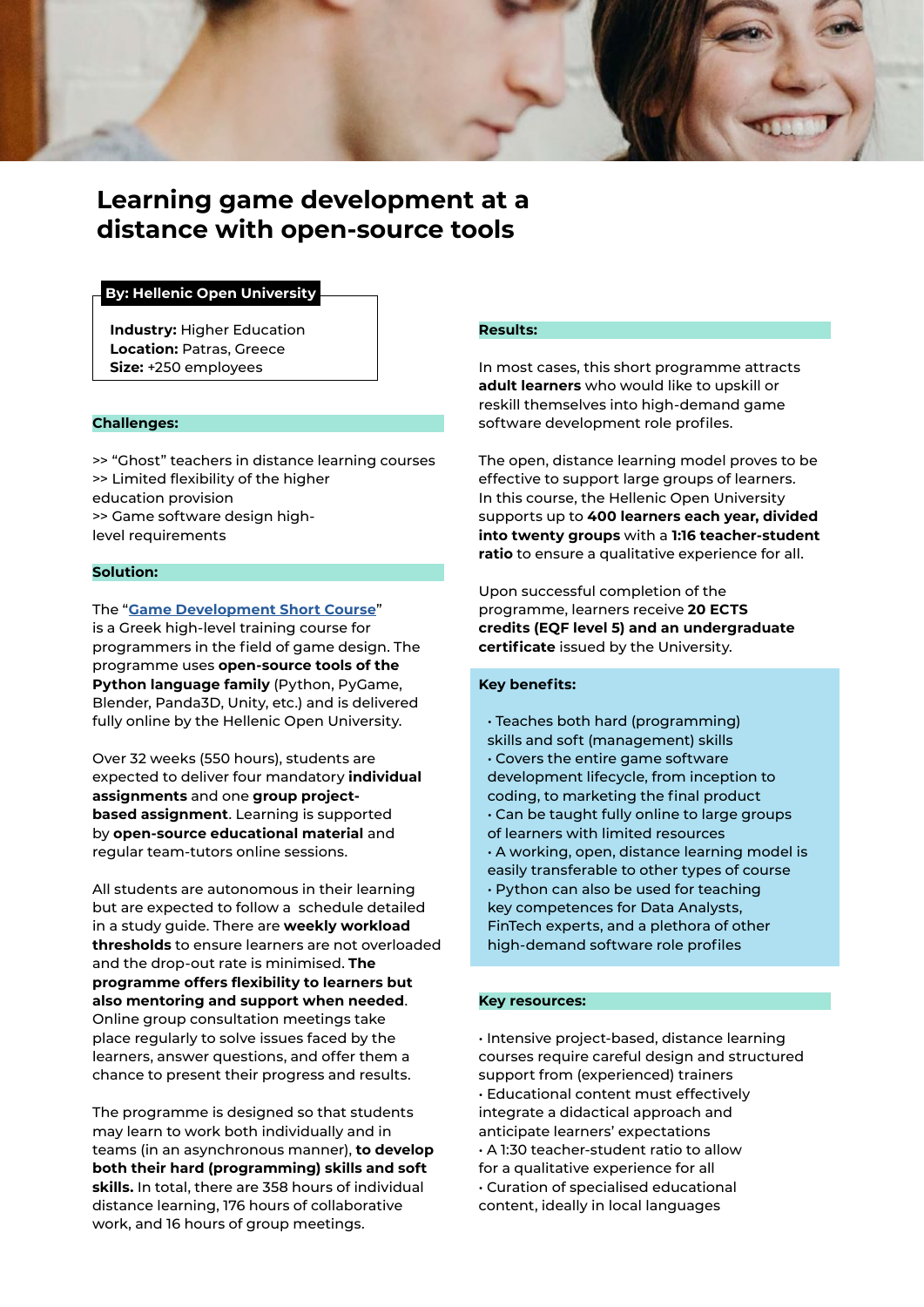### <span id="page-6-0"></span>**An open education model for underserved students to be career-ready**

#### **By: IBM**

**Industry:** ICT **Location:** Armonk, USA **Size:** +250 employees

#### **Challenges:**

>> Lack of opportunities for underserved communities to access tech education >> Misalignments between traditional education offerings and market needs >> Employers need to rely in the main on traditional four-year degree qualifications when hiring graduates

#### **Solution:**

**[P-TECH](https://www.ibm.org/initiatives/p-tech) is a public education model**, developed by IBM and educators. It provides high school and secondary school students from underserved communities with the **academic, technical, and professional skills and credentials** they need for competitive STEM jobs.

P–TECH schools are open and free for students. They are **partnerships between a second-level school, a third-level college or university, and industry partners** working together. The model combines **coursework with workplace experiences** like industry mentoring, worksite visits, traineeships and first–in–line for job considerations with a school's company partner.

Free, digital learning is also available through ["SkillsBuild](https://skillsbuild.org/students)", which introduces students and educators to tech skills, from emerging technologies such as artificial intelligence, cloud computing, and cybersecurity, to new ways of working like agile and design thinking.

In Ireland, the P-TECH initiative has been adapted to the Irish Education system. The government launched the programme in 2018 which is implemented as part of the Dublin North East Inner City (NEIC) Initiative to oversee the long-term social and economic regeneration of the area. Piloting P-TECH Irish schools include Larkin Community College, Marino College, and St Joseph's CBS, Dublin partnering with

the National College of Ireland, IBM, Cisco, Virgin Media, Irish Water, and Irish Life.

The independent **NEIC Programme Implementation Board** (PIB), composed of government departments and agencies, is tasked with the **delivery of key services and accountability for the expenditure of funds**  related to NEIC project priority areas. Four **working subgroups**, each including community and business sector representatives, have been established in line with these priority areas and assigned relevant actions.

#### **Results:**

As of January 2021, there are **200 P-TECH schools across 11 US states and 28 countries.**  IBM has provided **500 paid traineeships**  to students (as of January 2020).

Graduates obtain both **second and thirdlevel qualifications** (EQF level 5). To date, **339 students graduated** from the programme (started in 2011). Among them, **thirty-six were hired by schools' company partners** into fulltime positions directly after graduating.

#### **Key benefits:**

• Strong commitment from students who are engaged by the curriculum, mentoring, and workplace experiences • Graduates are immediately able to assume roles with the industry partners or continue their education

#### **Key resources:**

• A P-TECH coordinator (part-time) for both industry and school partners • P-TECH "[Blueprint](https://www.ptech.org/getting-started/blueprint/)" (curated guide of resources) to establish, implement, and advance the P-TECH model • Upskilling training for second-level teachers to deliver the curriculum • Collaboration between national education systems, IBM, schools, thirdlevel institutions, and industry partners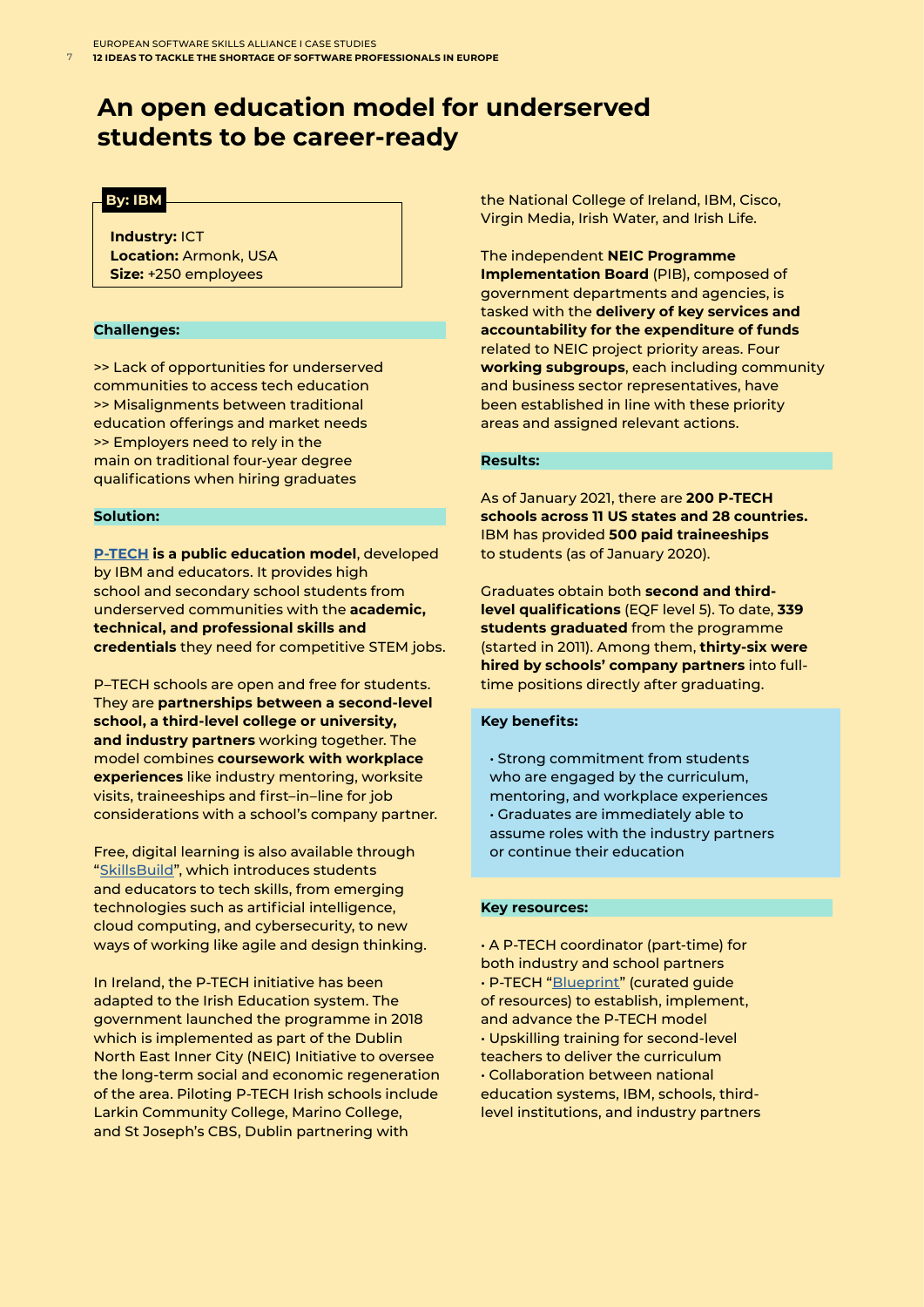### <span id="page-7-0"></span>**Digital certificates for the recognition of non-formal education**

#### **By: HU University of Applied Sciences Utrecht**

**Industry:** Higher Education **Location:** Utrecht, Netherlands **Size:** +250 employees

#### **Challenges:**

>> Digitisation and portability of the qualification and certification processes >> Lifelong learning and certification

#### **Solution:**

The **[University of Applied Science Utrecht](https://www.internationalhu.com/)**  joined the national Dutch pilot programme on **Edubadges (digital certificates)** to experiment and award students and professionals who completed **extra-curricular achievements,**  as part of their UAS Honours programme. The initiative answers a broader need to achieve lifelong learning with modular programmes and increased flexibility for learning pathways.

The pilot programme is implemented by a group of universities that also meets to share their experience and **addresses important technical, legal, privacy, and communication issues**  related to the awarding of digital certificates.

The technical infrastructure used is supported by [Surf](https://www.surf.nl/edubadges-digitale-certificaten-uitreiken-aan-studenten) — an IT cooperation organisation of educational and research institutions in the Netherlands. In practice, **teachers can now issue Edubadges in a few clicks for any student affiliated with the platform** so they can add it to their digital wallet.

#### **Results:**

380 learners have achieved 713 learning outcomes and **110 Edubadges have been awarded by 12 teachers** through the platform.

The results from this **Edubadges proof of concept** are used to develop **a pilot programme to issue Microcredentials**. While Edubadges are used to award non-formal education, Microcredentials will be used for formal education with the issuing of ECTS credits.

#### **Key benefits:**

- An easy-to-use platform to award Edubadges
- Simple digital recognition of
- knowledge that is portable
- Eases the identification of acquired skills and knowledge for students and
- potential employers if recognised

#### **Key resources:**

- Involvement of legal, security, and
- IT departments of the university
- Teachers need to be trained on how
	- to use the platform (0,5 hours)
- API connecting the Student Information
- System of the university and the platform
- to facilitate the issuing of badges
- Quality assurance processes and recognition
- of the Edubadges by third parties

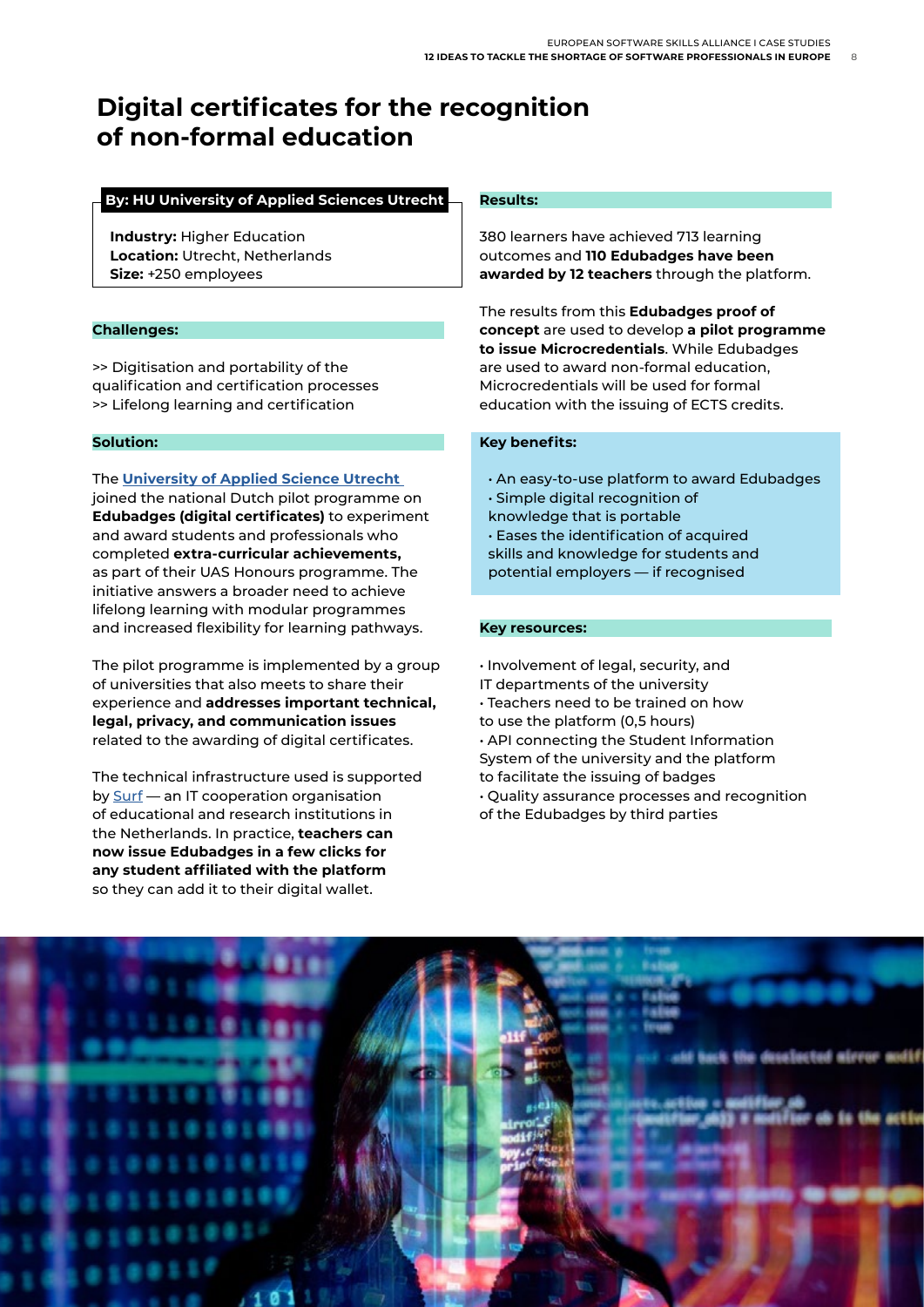<span id="page-8-0"></span>EUROPEAN SOFTWARE SKILLS ALLIANCE I CASE STUDIES

9 **12 IDEAS TO TACKLE THE SHORTAGE OF SOFTWARE PROFESSIONALS IN EUROPE**



### **Cultivating employees' skills and attracting young ICT talents**

#### **By: Zemanta (an Outbrain company)**

**Industry:** Computer and information science **Location:** Ljubljana, Slovenia **Size:** <250 employees

#### **Challenges:**

>> Students and young professionals lack data science and machine learning related skills >> Young talents are hard to attract >> Keep employees' skillsets up to date

#### **Solution:**

Zemanta regularly updates the knowledge, competences, and skills of its employees. The **company supports the employees' career objectives** by offering challenging projects, working in a close-knit team, and fostering continuous professional development.

Actively sharing knowledge and experience is one of the key objectives of the company who also **sponsors a data science Masters programme** at the University of Ljubljana and organises the "[Data Science](https://zemanta-datascience.squarespace.com/)  [Summer School](https://zemanta-datascience.squarespace.com/)" where its employees take part as lecturers and mentors.

Zemanta invites a selected group of **young professionals and students** to take part in the summer school. The **practice-oriented training** lasts for one week, during which participants get to experiment, learn, and brainstorm about how to apply data science and machine learning.

**The programme is delivered by the company's expert data scientists and external lecturers** which requires office work schedule adjustments to accommodate everyone. The participants are given **realworld problems** related to the company's challenges in the advertising technology industry and can socialise and build their soft skills at the social and networking activities.

At the end of the week, the company evaluates the overall satisfaction of participants and contributors and potentially creates new collaboration opportunities for the participating young talents.

#### **Results:**

Since its launch in 2018, the **Data Science Summer School** has attracted more than **90 applicants.** 

Zemanta has trained **35 young professionals and students**, among which **two have joined their team** as full-time employees.

#### **Key benefits:**

- The short, focused programme
- offers participants real-world,
- concrete problems to solve • Companies can detect young
- 
- talents and hire them
- The programme can be replicated in an online format to get international participants or transfer knowledge to other companies • A multi-disciplinary or cross-sectoral approach can be applied to define broader challenges
	-

#### **Key resources:**

• Companies need to rearrange the work so their employees can take an active part in the programme

• A one-week programme implies limits to what real-world problems the company can propose and how accurately they can assess the participants' skillsets • To run such a programme, companies must ensure that there is a large pool of interested potential applicants to balance out the relative organisational, logistical, and human resources costs induced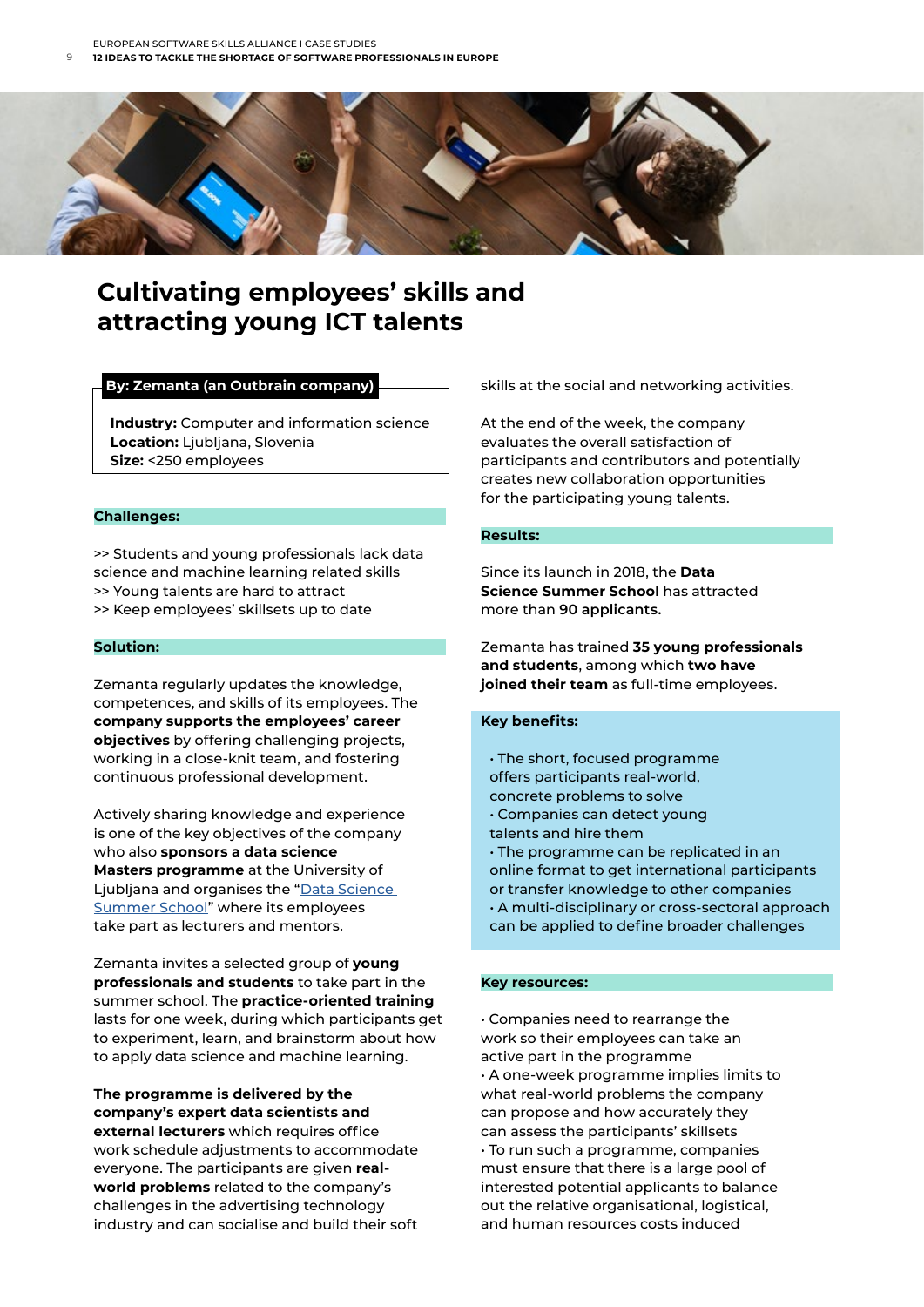### <span id="page-9-0"></span>**Training young NEETs for the most in-demand ICT job profiles**

#### **By: Adecco Formazione**

**Industry:** Training and development **Location:** Milan, Italy **Size:** <250 employees

#### **Challenges:**

>> High rates of youth unemployment in southern Italy >> Low number of ICT specialists >> Need for companies to fill specific ICT professional vacancies

#### **Solution:**

The project **"Digital Evolution in the South"** is a **specialised training programme** funded by ANPAL under the National Operational Program "Youth Employment Initiative". It specifically **targets young NEETs** (Not Engaged in Education, Employment or Training) in southern Italy **to skill, upskill, or reskill them into high-demand professional ICT job profiles.**

The **blended programme** is based on a **theoretical part** (over 6 months) followed by a **practice-oriented part** (3-month traineeship). It is divided into three tracks technical specialist, design & development, and development. **Each of them targets one or more ICT professional role profiles** that have been identified as critical and in high demand by project partner companies.

The technical specialist track relates to professional role profiles such as system architect, digital media specialist, ICT consultant; the design & development track targets web business analyst, technical specialists; the last track on development is channelled on the developer role profile — the most needed professional software roles of all<sup>1</sup>. Given the **training focuses on developing advanced skills** for the corresponding role profiles, there are some requirements, students must meet to enrol (i.e., basic knowledge of relevant topics).

The **partner companies** have a leading role in the successful delivery of the project. They **take part in the identification of the high demand** 

**roles and skills** and **host the beneficiaries** of the programme at their organisations so young people can fulfil the programme's work-based learning component. This win-win approach allows youngsters to practice and consolidate their new skills and enable **companies to attract and recruit new ICT talents.**

#### **Results:**

The programme aims at delivering **2,320 hours of specialised training** by twelve experienced trainers with the objective to train **110 young NEETs** and qualify them for high demand ICT specialist role profiles.

#### **Key benefits:**

• Teaches the required professional and technical skills to access high demand ICT job roles • Beneficiaries perform a traineeship within partner organisations that need ICT specialists • Directly addresses the social and work challenges of southern Italy. This can be replicated in other regions • The project is part of the National Operational Program — which leverages the opportunity offered to the Member States under the European Social Fund's "[Youth](https://ec.europa.eu/esf/main.jsp?catId=67&langId=en&newsId=2645)  [Guarantee Initiative](https://ec.europa.eu/esf/main.jsp?catId=67&langId=en&newsId=2645)" and is thus highly transferable to other eligible countries

#### **Key resources:**

• Coordinators of the project must identify and recruit relevant partner companies at the local level • Companies need to be committed to sharing insights on the skills and professional roles they need and host trainees for 3 months • A pool of coordinators (one per track) and specialised trainers is necessary to deliver quality training System of the university and the platform to facilitate the issuing of badges • Quality assurance processes and recognition of the Edubadges by third parties

<sup>1</sup> ESSA consortium (2021), Results of "Europe's Most Needed Software Roles and Skills" needs analysis report [https://](https://www.softwareskills.eu/library/needs-analysis-report-2021/) [www.softwareskills.eu/library/needs-analysis-report-2021/](https://www.softwareskills.eu/library/needs-analysis-report-2021/)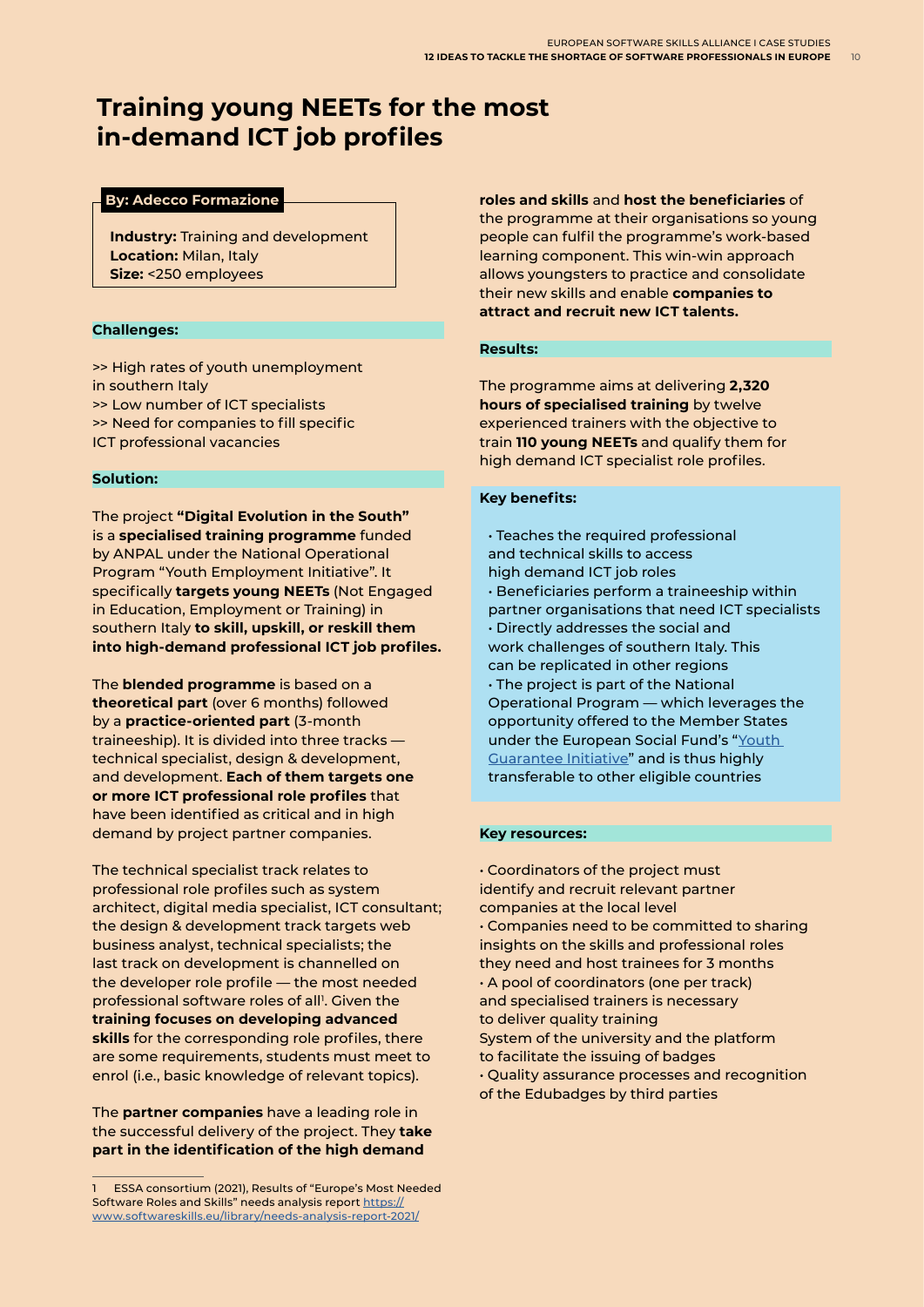<span id="page-10-0"></span>

### **A gamified, real-world approach to learning programming**

#### **By: Junior Olympiad in Informatics, High School XIV**

**Industry:** Education **Location:** Warsaw, Poland **Size:** <10 employees

#### **Challenges:**

>> Engage young people in programming from an early age >> Identify and train the future ICT talents and IT leaders

#### **Solution:**

The [Olympic Computer Club](https://oki.org.pl/) (Olimpijskie Koło Informatyczne - OKI) invites **young polish people**, aged 9-19, to **learn programming, algorithmics and artificial intelligence** — regardless of their background, initial knowledge, or location.

**Teachers from high schools and universities offer training activities** free of charge to enable equal access to education. OKI students follow live, online classes and receive daily guidance and support. They can also take part in weekly physical **training for beginner, experienced, or advanced level** at the High School XIV.

During those online classes, students are taught and asked to s**olve concrete cases using a tailored-made system for programming competitions**, run by Warsaw University. Working on these cases, students can not only reinforce their knowledge but also boost their **soft skills** such as creativity and critical thinking skills while selfexploring, testing, and seeking solutions.

OKI also adds a **gamified and competitive element to the learning path** — the preparations for participation in the National "Olympiad in Informatics" where students

can compete, propose solutions, and get rewarded for their outstanding achievements.

#### **Results:**

The **programming competition** "Olympiad in Informatics" is an excellent platform for students to apply their knowledge to realworld challenges offered by organisations and prove to be a good practice example for **engaging young people in programming**. National winners get the chance to compete in the International "Olympiad in Informatics" and, so far, have returned with medals.

The online, live classes hosted on YouTube gather about **500 students**, mostly from primary schools.

#### **Key benefits:**

- The gamified learning programme is attractive for young people
- Young pupils can develop both hard and soft skills that are essentials
- for pursuing a career in tech
- Encourages the mobility of young people at the local, national, and European levels

#### **Key resources:**

• A system that runs and tests students' programmes and computer applications for competitions

- Availability of the teaching staff at
- high schools and universities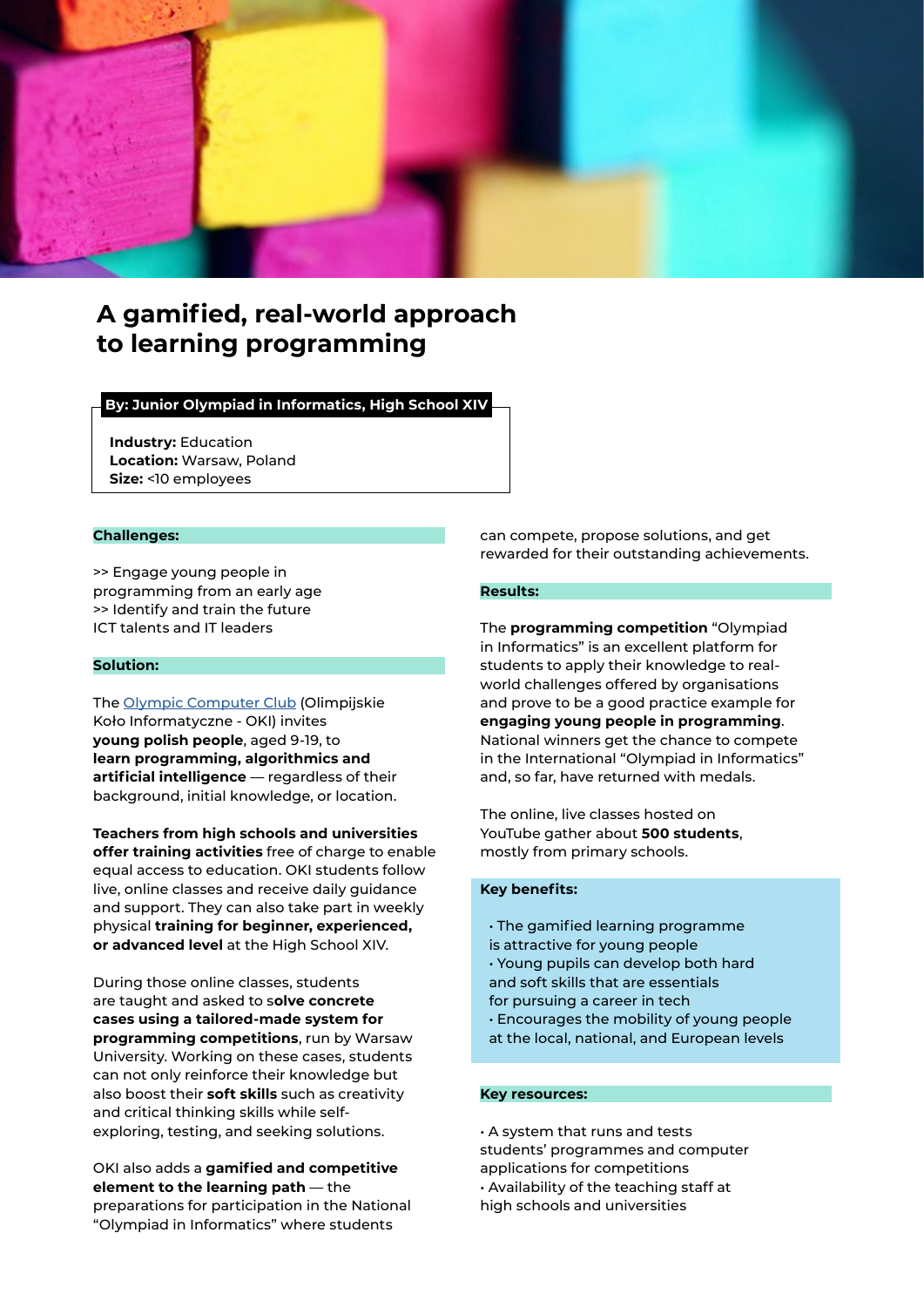<span id="page-11-0"></span>

### **Revamping traditional ICT education with an agile SCRUM-based methodology**

#### **By: HU University of Applied Sciences Utrecht**

**Industry:** Higher Education **Location:** Utrecht, Netherlands **Size:** +250 employees

#### **Challenges:**

>> Education and training programmes are distant from the market needs >> Education and training programmes can be too rigid for learners >> High drop-out rates during the first year at university

#### **Solution:**

The **University of Applied Sciences Utrecht** (HU) is revamping ICT education with its **"**[Open-ICT](https://husite.nl/open-ict/)**" bachelor programme**. No standard courses and no exams on the menu but self-discovery and cultivation of a passion for ICT-related professions.

To propose such a shift from traditional learning paths, HU built on successful previous experiences of its programme's specialised branch on Open Innovation and introduced **agile learning and working processes based on the SCRUM methodology**.

Students are given **real-life assignments** and, after six months, **work on real-world challenges offered by external clients**. To complete their assignments, students meet every two weeks — as a team — to define the solutions they will build for their clients (sprint). Based on their functional wishes, students assign themselves tasks and identify what they need to learn next to complete the tasks.

**Each student has a coach and receives continuous feedback** on their professional and content-related development from peers and experts. Their **progress is tracked via a dashboard** based on ten essential ICT-related skills and helps them visualise where they stand as well as acts as a basis for the assessment.

At the end of an education cycle, students assess themselves and set their own development goals for the following period. The developments are discussed and polished during an interview with their coach.

#### **Results:**

The agile programme is effective to **lower the drop-out rate** during the first year (25%) at the university. Coaches have noted a very **high level of commitment** from students (>35 working hours/week) and overall **high satisfaction** (9/10).

Often, e**xternal clients have taken the products developed by the students into production**.

The programme has won the **university's educational innovation award** and a **national innovation award**. The related gains have been re-injected into the programme to cover for increased staff and innovation capacity.

#### **Key benefits:**

• Flexible, personalised learning pathways widen the access to education and improve learners' satisfaction • Real-world assignments ensure education is linked to market needs • Task-based learning makes it simple for students to identify their next learning step and continue learning independently • Teachers can focus on coaching students rather than grading student work

#### **Key resources:**

• Support teachers to move from the "expert" to "coach" role • Remodel classrooms into an open learning space fit for the student's needs, including 1-1 or team meetings, pitching areas, etc • Agile programmes are well suited to markets where tech plays a major role and changes are rapid. It can be challenging to apply to other fields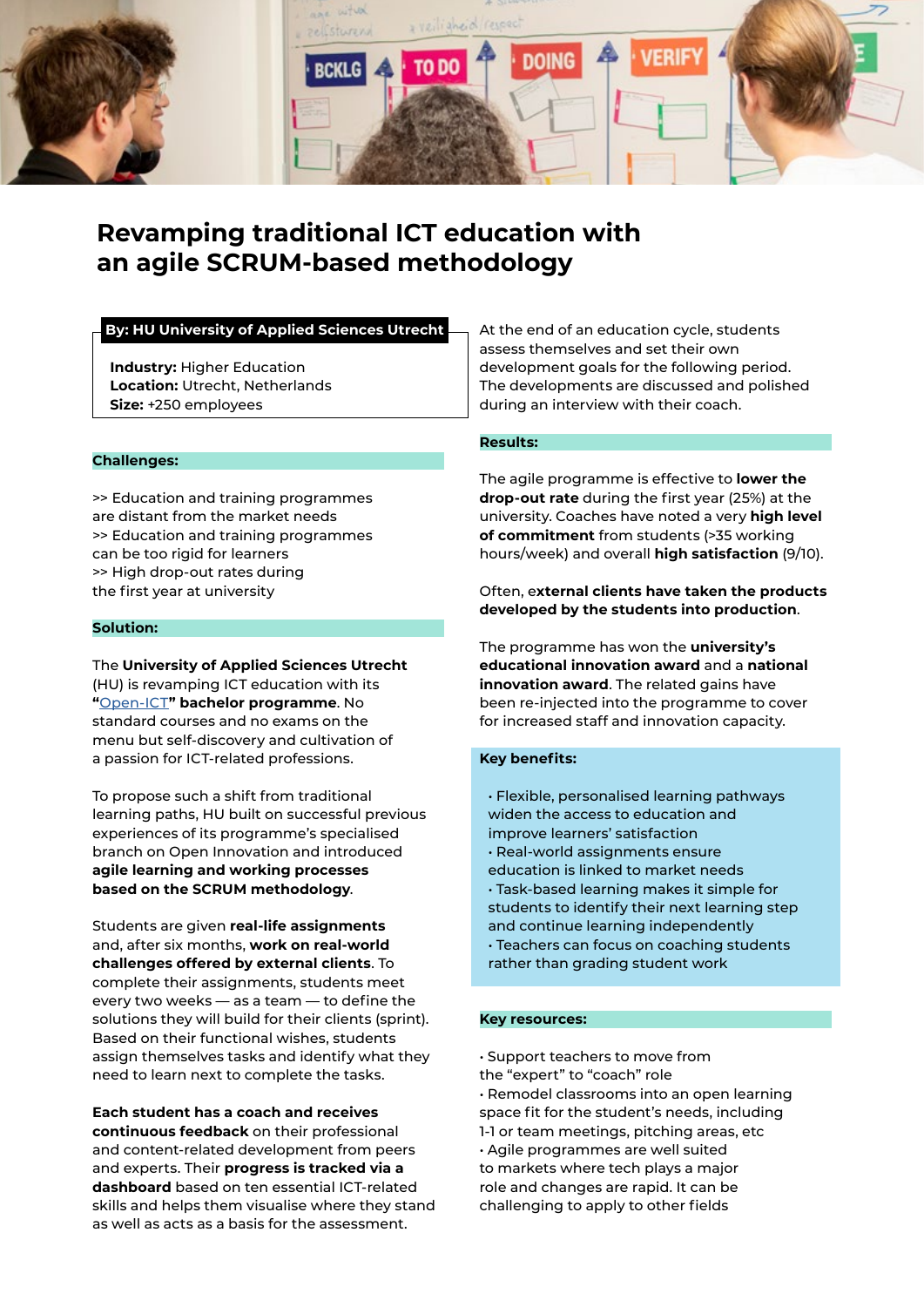### <span id="page-12-0"></span>**Glocalising high-quality, scalable training activities in tech**

#### **By: NVIDIA Deep Learning Institute**

**Industry:** Artificial intelligence **Location:** Santa Clara, USA **Size:** +250 employees

#### **Challenges:**

>> Organising high-quality, scalable training activities at the local level on artificial intelligence and related topics >> Scarcity of and challenge to get up-to-date teaching material in the field of artificial intelligence

#### **Solution:**

The **NVIDIA Deep Learning Institute** (DLI) collaborates with universities and research laboratories to **train professionals, educators, and students in artificial intelligence, accelerated computing, accelerated data science**, and other hot topics. To this end, NVIDIA supports two complementary [educator programmes](https://www.nvidia.com/en-gb/training/educator-programs/) — the "Teaching Kits" and "University Ambassador Program".

**Teaching Kits**, developed in collaboration with academic partners, are available to qualified **university educators** who **can integrate** at their convenience the lecture materials, handson exercises, GPU cloud resources, etc., **into curricula**. These educators are also eligible to get the "**instructor certification**" via the DLI **Ambassador Program**. This certification enables them to deliver free "instructor-led workshops" to their university staff, students, and peers.

To be certified, i**nstructor candidates must complete rigorous, course-specific evaluations**, run by a DLI Master Instructor, covering technical qualifications, subject matter expertise, knowledge of the teaching kits, classroom delivery skills, and the use of the DLI platform. Once certified, **instructors update their knowledge through continuing education** and the annual renewal of the University Ambassador membership. Certified instructors oversee the organisation of the workshops, including logistics, marketing, and delivery, but do receive financial support from NVIDIA to cover some of the expenses of the training activity.

#### **Results:**

This **private-public partnership** proves to be successful **to update the knowledge of large numbers of people in highly specialised and technological fields of science**. The Ambassador Program and financial support allow for rapid, local uptake of the knowledge and Training Kits and support the universities' reskilling and upskilling efforts.

Instructor-led workshops can be scaled up by involving "teaching assistants" (with a **1:20 assistant-learner ratio**) allowing up to **120 people or more to be trained at once**. Upon successful completion, workshop participants receive an NVIDIA DLI certificate of competency.

#### **Key benefits:**

• The more ambassadors, the more

- people trained (snowball effect)
- Online courses and Training Kits
- maintenance costs are low
- Excellence programme that
- attracts instructor candidates
- Financial support to the universities' certified instructors
- 

#### **Key resources:**

• University educators must go through a rigorous evaluation to be certified and able to deliver workshops • Experienced researchers and educators are busy with their academic duties can propose and how accurately they can assess the participants' skillsets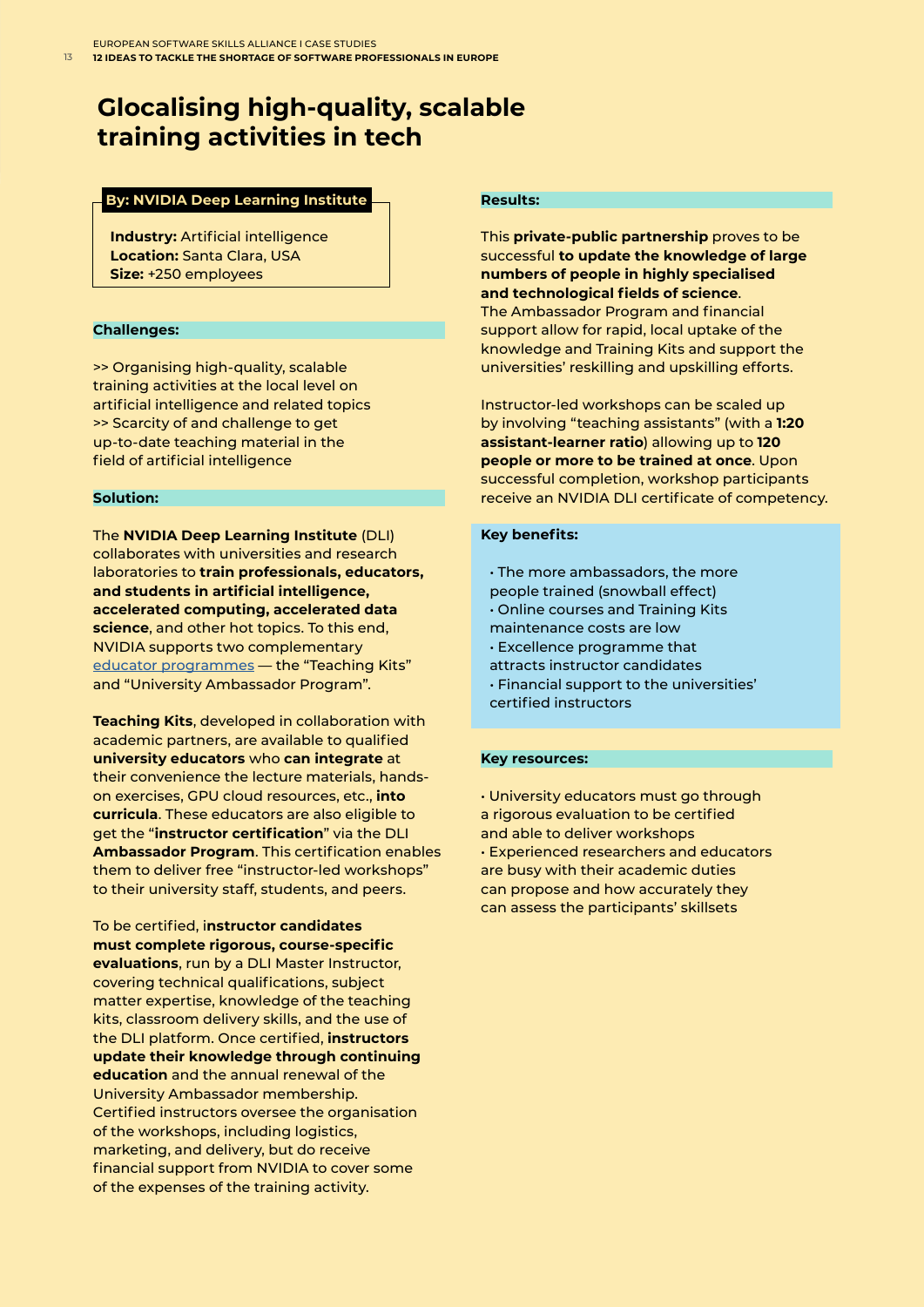### <span id="page-13-0"></span>**Efficient corporate training with serious games**

#### **By: Pegneon**

**Industry:** IT/Human Resources **Location:** Athens, Greece **Size:** +250 employees

#### **Challenges:**

>> Training a wide and diverse group of learners >> Employees' and companies' lack of time for training

#### **Solution:**

[Pegneon](https://www.pegneon.com/) develops and delivers s**erious games for corporate training** like the "safety game" where learners explore an office area and act on hazards they may encounter at work or "factory", designed to educate industrial zone workers about safety measures.

Serious games have the potential to **engage the learners/players with an immersive, personalised, and active journey** which facilitates the learning process. The same game can be given to a **diverse group of learners** and does not require the involvement of a trainer, making it **costefficient for companies**. Pegneon also adapts its offer to the needs of companies, developing custom made serious games.

It takes about **20-30 minutes to complete a learning objective.** This parameter is important for learner professionals and companies who often lack time for training<sup>1</sup>. A summary of the player performance is provided to learners, indicating the areas of improvement.

#### **Results:**

Pegneon's clients, like Netlink or the Eleftherios Venizelos Airport, have reported that **all learners have completed their learning objectives successfully**. These results seem to indicate **serious gaming increases the learners' completion and engagement rates**.

#### **Key benefits:**

• A flexible, tailored approach to training employees • Action-based approach engages the learners and offers better completion rate than other types of e-training • Cost and time effective training for companies and employees • Replicable and adaptable to different learning materials

#### **Key resources:**

- Knowledge of game design and good UI/UX
- Clear definition of the learning
- objectives and in-game parallelism
- Basic knowledge of gaming

mechanics for learners

1 ESSA consortium (2021), Results of "Europe's Most Needed Software Roles and Skills" needs analysis report [https://](https://www.softwareskills.eu/library/needs-analysis-report-2021/) [www.softwareskills.eu/library/needs-analysis-report-2021/](https://www.softwareskills.eu/library/needs-analysis-report-2021/)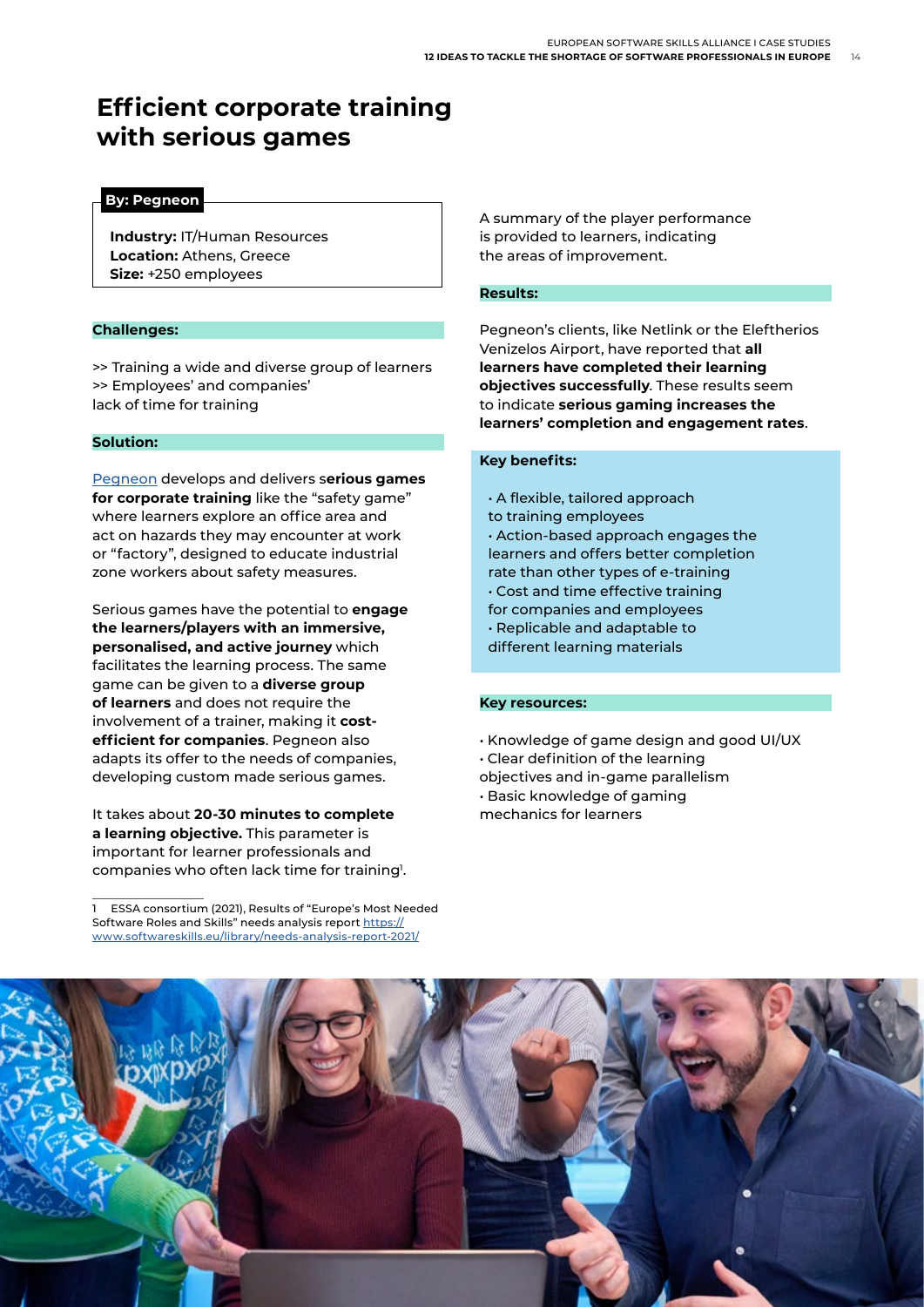<span id="page-14-0"></span>

### **Training companies' staff in software skills**

#### **By: University of Ljubljana**

**Industry:** Higher Education **Location:** Ljubljana, Slovenia **Size:** <250 employees

#### **Challenges:**

>> Upskilling personnel in software skills >> Skilling students in software skills >> Shortages of software professionals in Slovenia

#### **Solution:**

The Faculty of Computer and Information Science at the University of Liubliana runs the **[FRI Academy](https://akademijafri.si/)** (Akademija FRI), offering **extra-curricular courses to train individuals, companies, or high schools in software skills**.

The university appointed a coordinator, who oversees the organisation of the yearly programme of the courses, looks for interested academic lecturers and external collaborators and assumes the logistical and marketing responsibilities. The **programme is led and delivered by the professors and researchers of the faculty,** allowing the **transfer of the latest research results and knowledge**, and ensuring quality content.

The FRI Academy offers a wide range of training courses from data mining to big data management, to artificial intelligence and deep learning. **Training activities are flexible and adapted to the audience**, upon request from companies or high schools. They can take the form of lectures, technical training with a demo project, or first-hand intensive training — from basic to highly specialised levels.

The training courses are delivered on-site on the faculty's premises and are limited to ten to fifteen participants depending on the type of activity to allow for higher levels of engagement with the participants and direct feedback.

#### **Results:**

**Six tailored courses** have been organised **for companies** but there is no one-fit-all solution. Results have shown that even if the courses are tailored to the needs of a specific company, it can only be done up to a certain degree and specific individual skills gaps remain. **Companies should segment their needs further for more efficient training results.**

#### **Key benefits:**

- Flexible training courses, tailored to the audience needs
- Direct transfer of knowledge from
- the latest research results
- Leverages the knowledge and expertise of academic staff to upskill and reskill companies' personnel • Companies can get public [co-financing](https://akademijafri.si/izobrazevanja/sofinanciranje/) from
- the Slovenian Enterprise Fund to cover the training costs. In Slovenia, this is managed by the [Digital Innovation Hub of Slovenia](https://dihslovenia.si/en)

#### **Key resources:**

• Availability of the academic staff, level of expertise and depth of knowledge in specific topics, depending on the company's needs • Visibility towards potential clients, i.e., companies and high schools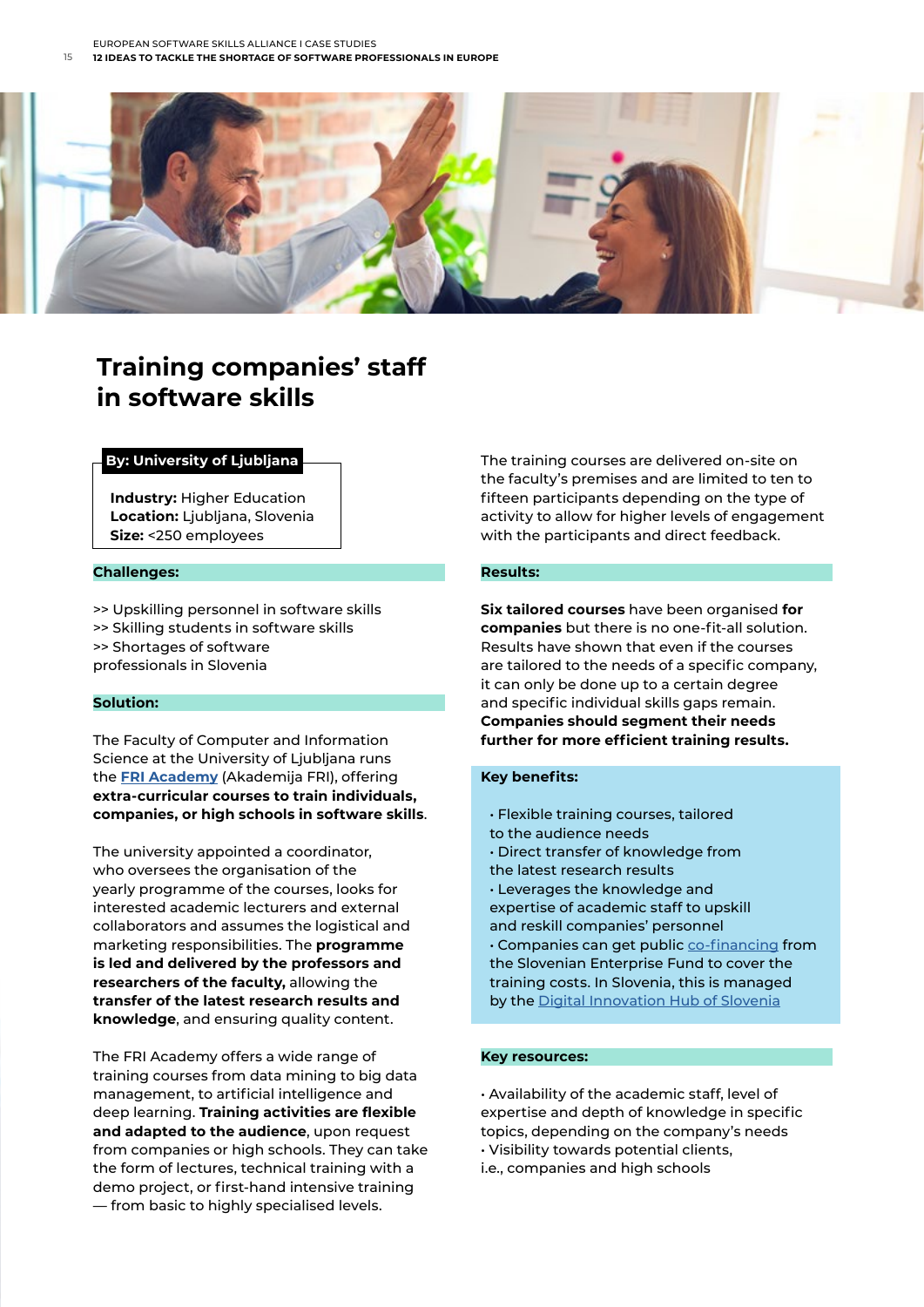### <span id="page-15-0"></span>**Profession-relevant soft skills training for ICT professionals**

#### **By: ITS Antonio Cuccovillo**

**Industry:** Non-academic professional training **Location:** Bari, Italy **Size:** <50 employees

#### **Challenges:**

>> Equip ICT professionals with soft skills

#### **Solution:**

[ITS A. Cuccovillo](https://www.itsmeccatronicapuglia.it/) is a training institute (EQF level 5) specialised in mechatronics. The foundation's training offering includes specific modules related to soft skills including team working, communication, problem-solving, project management, and entrepreneurship — essential non-technical skills sought after by companies for software professional roles.

These modules are 10-20 hours long and built based on the results of labour market research defining the required soft skills. The courses are, for the most part, practical activities that are based on the experiences of students (some of whom have work experience) and on reallife cases. Small classes of 20-25 students give every learner a chance to actively participate.

This modular experience and research-based way of working and learning enable students to benefit from tailored training and allow teachers flexibility in the delivery of the course — making the relational dimension key to success.

#### **Results:**

With these courses, students get an understanding of the relevance of soft skills in ICT-related professions and can build their skillsets accordingly. Their employability potential is therefore boosted.

#### **Key benefits:**

- Soft skills capacity building
- for ICT professionals
- Formal learning of soft skills, integration
- into professional subjects

#### **Key resources:**

• A well-oiled evaluation mechanism to assess soft skills and competences rather than knowledge • A clear link to the professionrelated goals of students

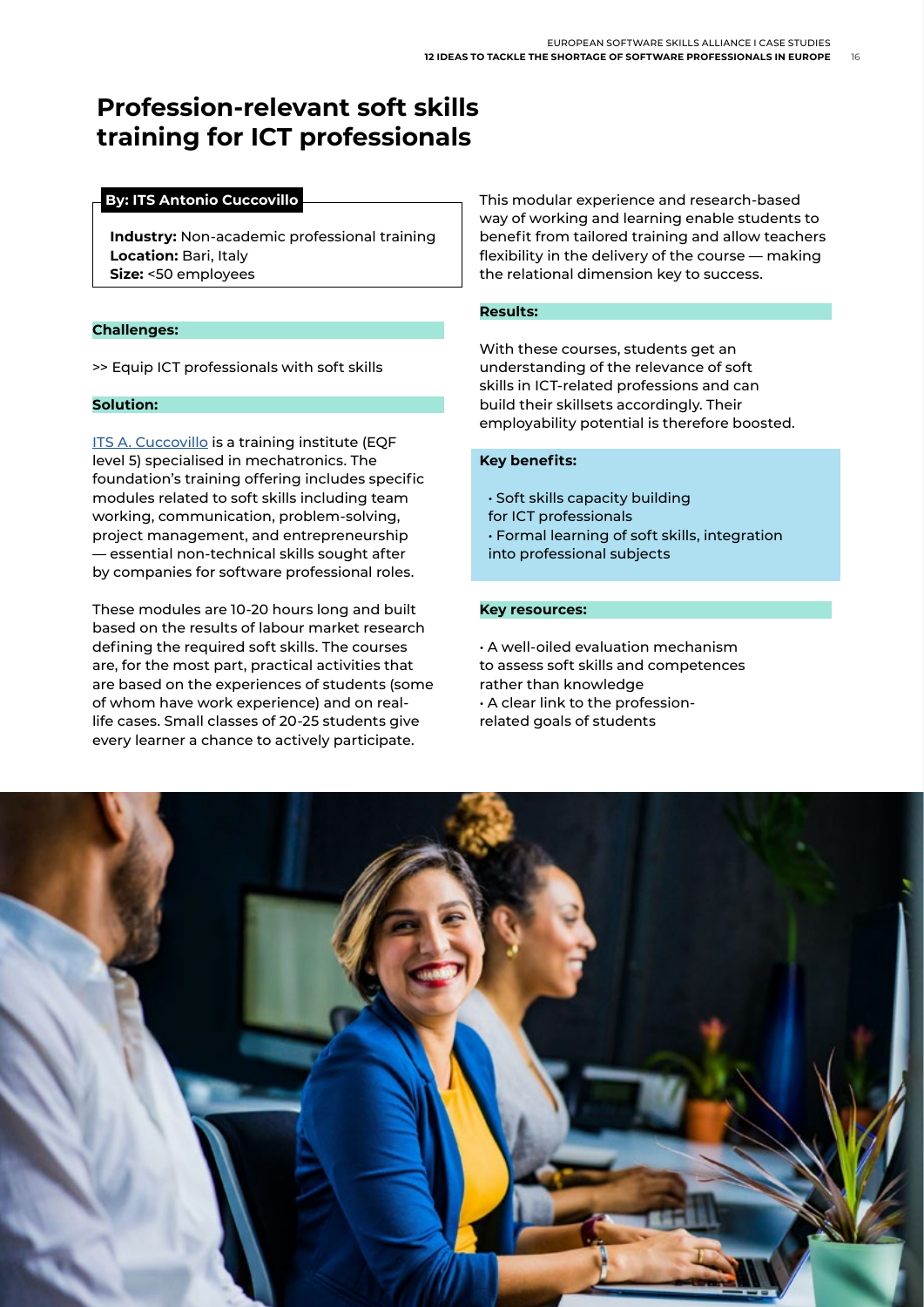### <span id="page-16-0"></span>**Bringing knowledge of market players into education**

#### **By: ICT Association of Hungary**

**Industry:** ICT **Location:** Budapest, Hungary **Size:** <50 employees

#### **Challenges:**

>> Graduates lack practical technological and business-related knowledge and competencies >> Shortages of university lecturers and/or appropriate institutional knowledge on recent technologies

#### **Solution:**

Hungary's **["Code your future!"](https://programozdajovod.hu/) project**  (GINOP-3.1.1-VEKOP-15-2016-00001) is a largescale initiative, supported by the European Social Funds, that tackles the shortages of ICT specialists. The project is about significantly **growing the number of ICT career-ready graduates** and bringing **knowledge from market players into education.**

Partner of the national project, the **ICT Association of Hungary** was tasked to develop and manage the concept and service of **a "trainers' pool"** that extends or establishes **cooperation between academic partners and ICT companies** and most importantly, involves market professionals in **practical training activities** at the participating universities. For operations, an intermediary company takes charge of the implementation of the "trainers' pool" and service provision via public procurement.

The "trainers' pool" is a **virtual database of market professionals** who previously collaborated with participating universities of this initiative. The matchmaking between universities and trainers also happens via the intermediary company which coordinates with both parties and ensures service provision.

In practice, this means **universities define their semestrial plan, needs, and include their wishes for specific trainers.** They submit them to the intermediary company, tasked to hire the trainers identified by the university or by the intermediary company in the "trainers' pool" or in its own network.

To be eligible, universities must send their plans before the start of the semester, allowing enough time to **find, negotiate, and plan the course with the trainer.**  Based on the universities' requests, trainers define an outline of the lecture. The latter is **evaluated by a board** of two IT specialists and one market expert responsible for quality assurance, notably ensuring the relevance of lectures to the labour market expectations.

Upon acceptance and after the delivery of the training, the intermediary company remunerates trainers.

#### **Results:**

Over four years of the project, **2906 guest lectures** were given and **101 courses delivered** by market professionals.

Each year, there are about **50 market professionals** involved in the lecturing activities.

#### **Key benefits:**

- Strong relationship between
- academic and company partners
- Future-ready workforce, with the IT
- competences sought after by companies
- Replicable and adaptable to different Member States, using the European Social Funds

#### **Key resources:**

- Experts and IT specialists to
- conduct the quality assurance
- Coordinating organisation (intermediary company) and administrative support to ensure seamless matchmaking
- Competitive financial compensation
- for company partners/trainers
- Availability of funding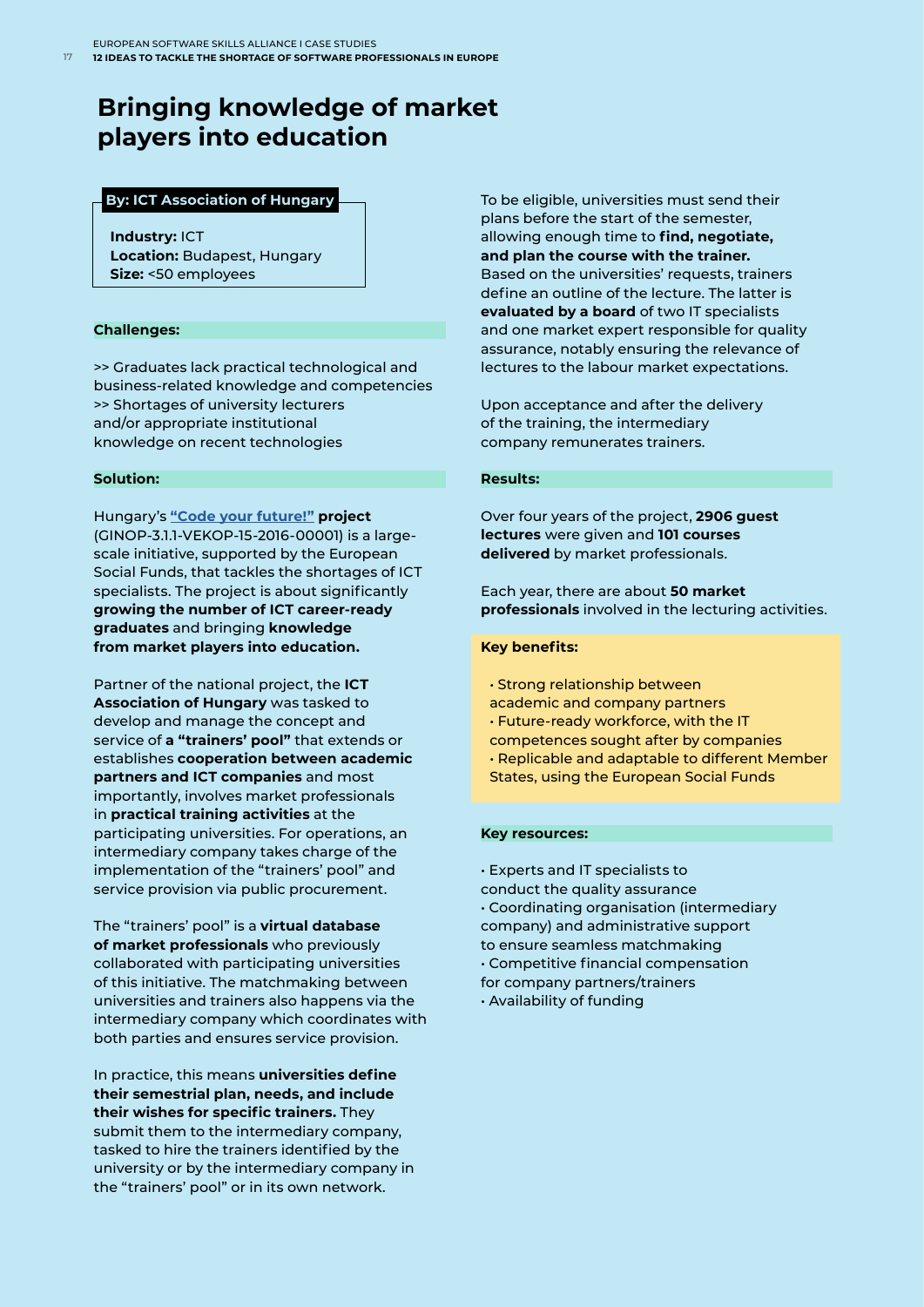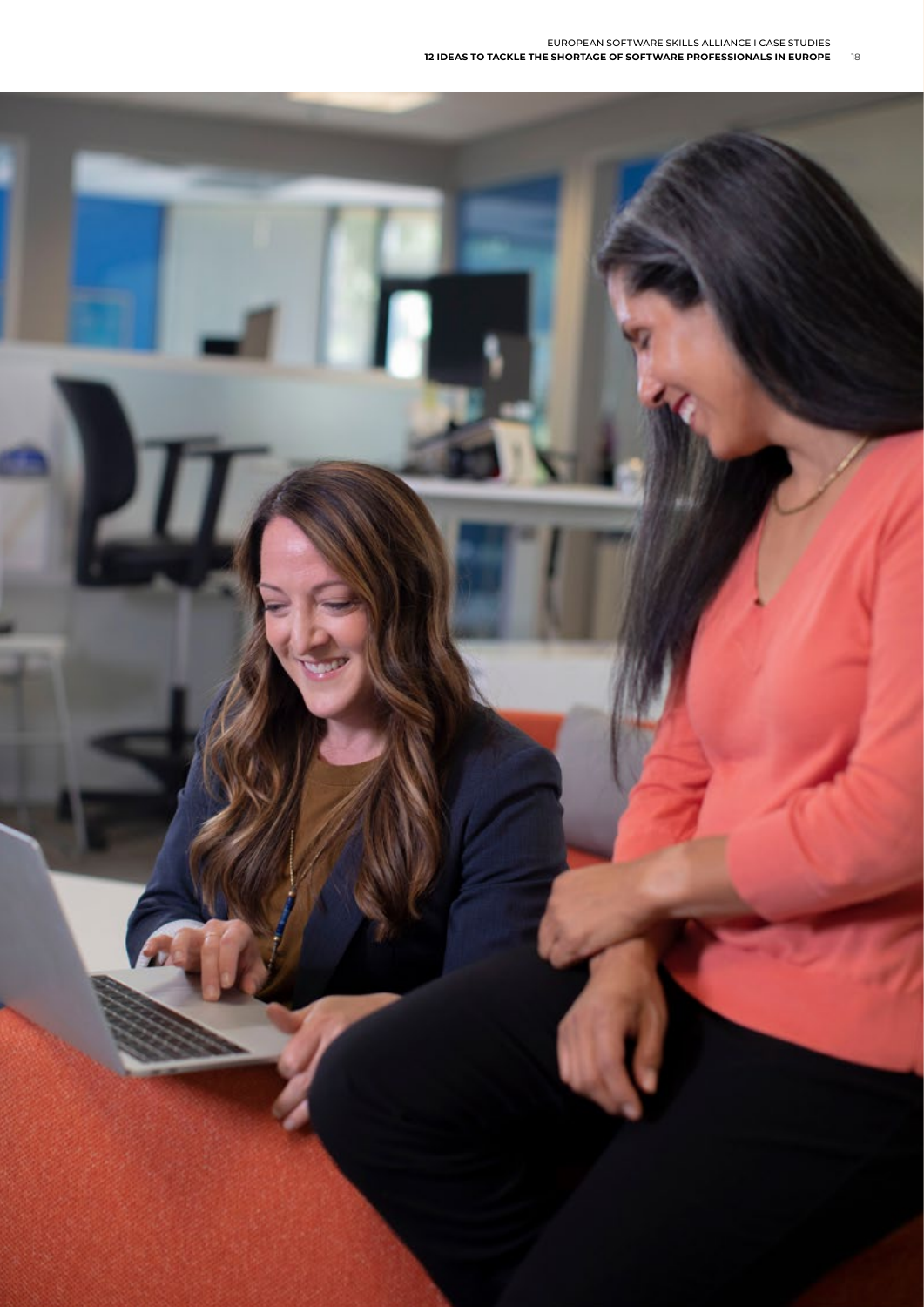### <span id="page-18-0"></span>**Achieving high quality, hands-on professional training for IT students**

#### **By: ICT Association of Hungary**

**Industry:** ICT **Location:** Budapest, Hungary **Size:** <50 employees

#### **Challenges:**

>> Universities' high drop-out rates among IT students >> Attractivity of market entry job offers leading to discontinuity of studies >> Universities' lack of institutional knowledge on the latest/most sought after technologies >> Companies' senior employees have limited mentoring skills

#### **Solution:**

The **ICT Association of Hungary** is part of the national project **["Code your future!"](https://programozdajovod.hu/)** (GINOP-3.1.1-VEKOP-15-2016-00001), supported by the European Social Funds. The association was tasked to conceptualise and design **an internship programme (and service) for IT students**, based on desk research findings and in-depth analysis of ICT companies' needs and internship practices.

Internship programmes are not new, but the ICT Association of Hungary brought on the table innovative elements that facilitate the **talent selection and hiring of interns** for companies and ensure that **students can receive high quality, hands-on professional training.**

Instead of working with employment agencies, they turned to **student career counselling centres (SCCC)** who have direct means of communication with the potential interns and apply advantageous tax solutions for companies to hire them. The **internships are paid by the project** and covers about three months of internship at the selected companies which removes companies' roadblocks and offers financial stability to the working students.

With this programme, a student can benefit from a maximum of **500 hours of internship at one or up to three companies.** Companies can hire interns for **20h/week when classes are held**, but this can go up to 4**0h/week during any other period** — a model that protects the quality of the students' learning experiences and increases its practical relevance.

The programme is run operationally by a SCCC, operating via public procurement. Internship positions are curated, students' skills preassessed for optimal matchmaking, and positions filled. The programme also includes the **"development of mentors' competences" — a 16-hour training for company mentors**  to build their capacity on relevant aspects like task delegation, internship programme building, monitoring and evaluation.

#### **Results:**

The internship programme strengthens cooperation between universities and ICT companies. It results in lower drop-out rates and immediately services the labour market with a capable workforce. Over two years, **230 ICT companies** benefitted from it and **760 IT students found a paid internship** opportunity.

Results from the second year of the programme show that out of the 260 students serviced this year, **150 of them have received longerterm, part-time offers from companies**  under favourable conditions which allow them to continue and finalise their studies.

#### **Key benefits:**

- Real-world, hands-on experience for IT students that doesn't jeopardise their university learning experience • Companies can easily hire interns at (almost) no cost • Better retention rates at universities
- Replicable and adaptable to different Member States, using the European Social Funds or national funds

#### **Key resources:**

- Mentors' time and availability
- Availability of funding